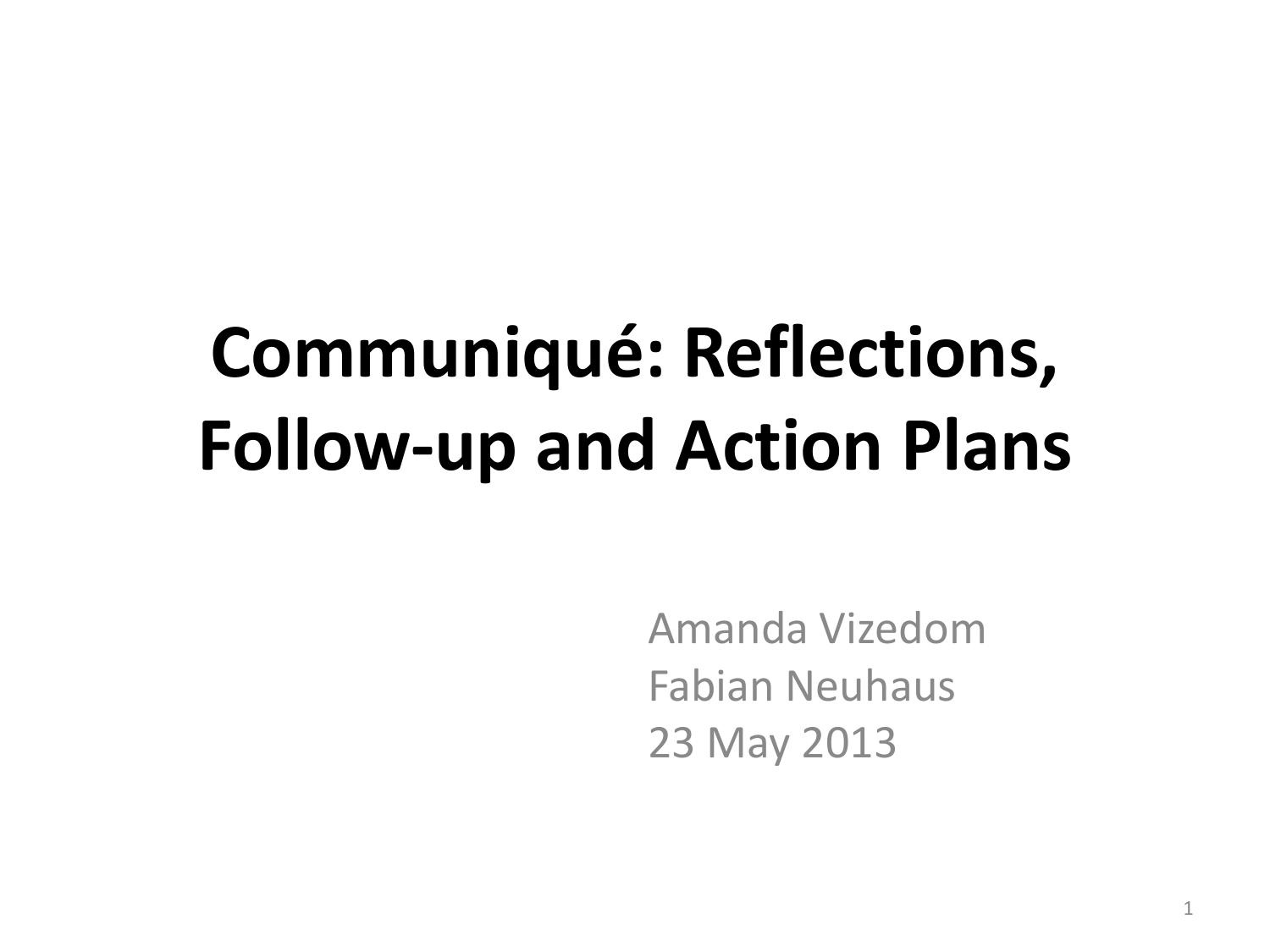## Some Factors & Reflections (1)

- Longer Summit
	- More time to refine thinking and discuss issues
- Synthesis Sessions
	- Enabled focused in issues not well-aligned with tracks
	- Reflections part-way through helped generate ideas that were then discussed recurrently in future sessions and contributed to Communiqué points
	- Out of sync with Communiqué deadlines, given need for track champions to use this time for feedback on some Communiqué input.
- Choice & evolution of track topics
	- Presentations weakly on focused, in relation
	- Major issues not much addressed outside of synthesis sessions; not clearly in any track's responsibility
		- Life cycle, evaluation methods & issues crossing, or outside of, track/topic divide <sup>2</sup>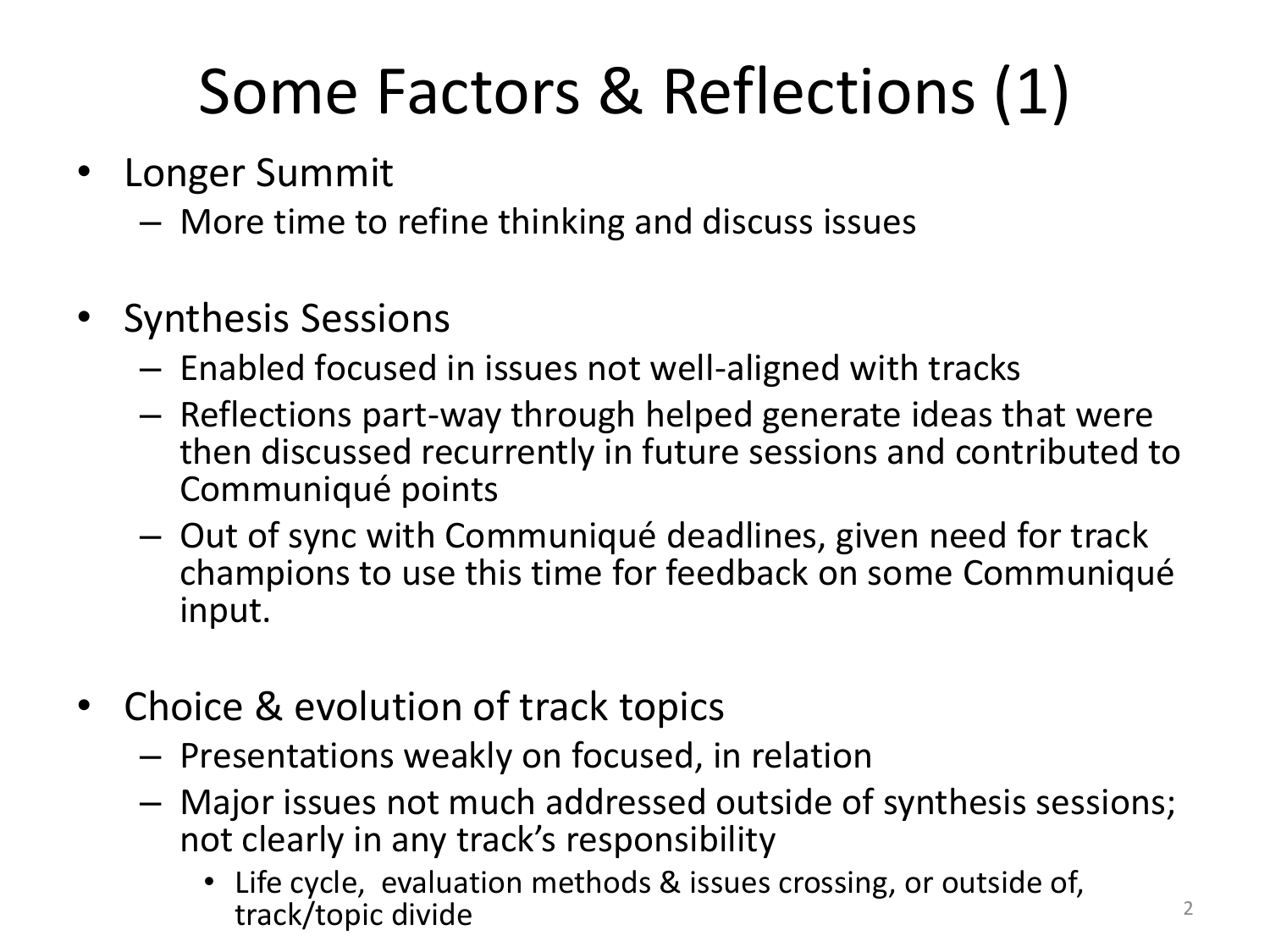### Factors & Reflections (2)

- Communiqué Draft Review Sessions
	- Got more people reading and commenting
	- Only effective if draft available & announced in time for folks to read it before session (& they actually do)
- Reach-out to advisors for Communiqué feedback
	- Incredibly valuable to have feedback from knowledgeable folks who have not been engaged in full summit activities
	- Revealed major issues and opportunities to make communiqué better
	- Happened right before final input deadline. When we should have been finalizing, we instead started near-total overhaul
	- Recommendation: Do this in future; it is a great way for advisors to meaningfully advise. But do it at beginning of communiqué draft process.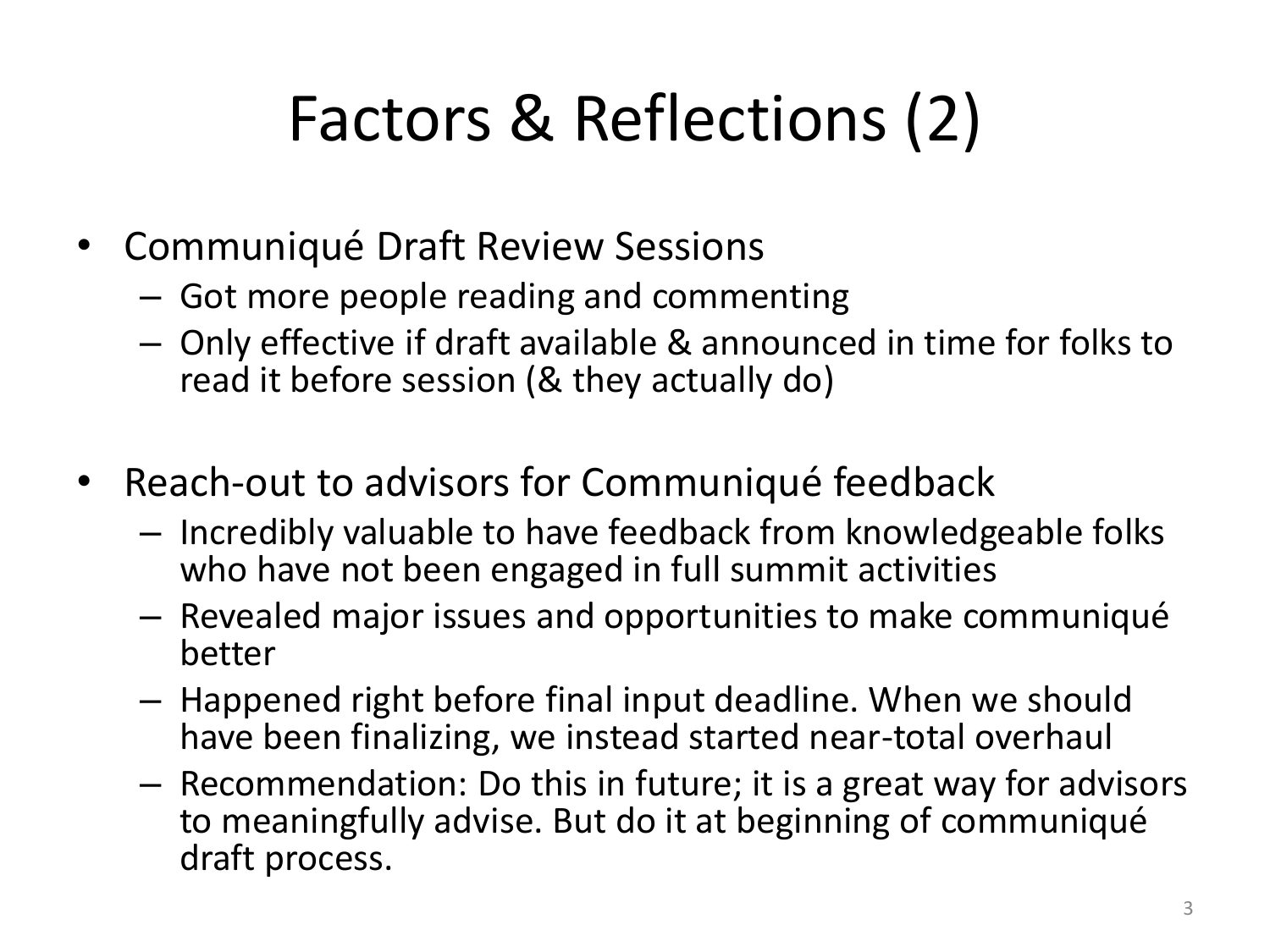### Factors & Reflections (3)

- Narrower area of coverage than for Summit
	- Much stronger focus, more useful document
	- Conflicts over what to include; more work
	- Not always reflected in track champion contributions (because first time?)

- Focus on communicating message within that area, where believed to have most potential to advance field
	- Conflicts over what to include; more work
	- Not always reflected in track champion contributions (because first time?)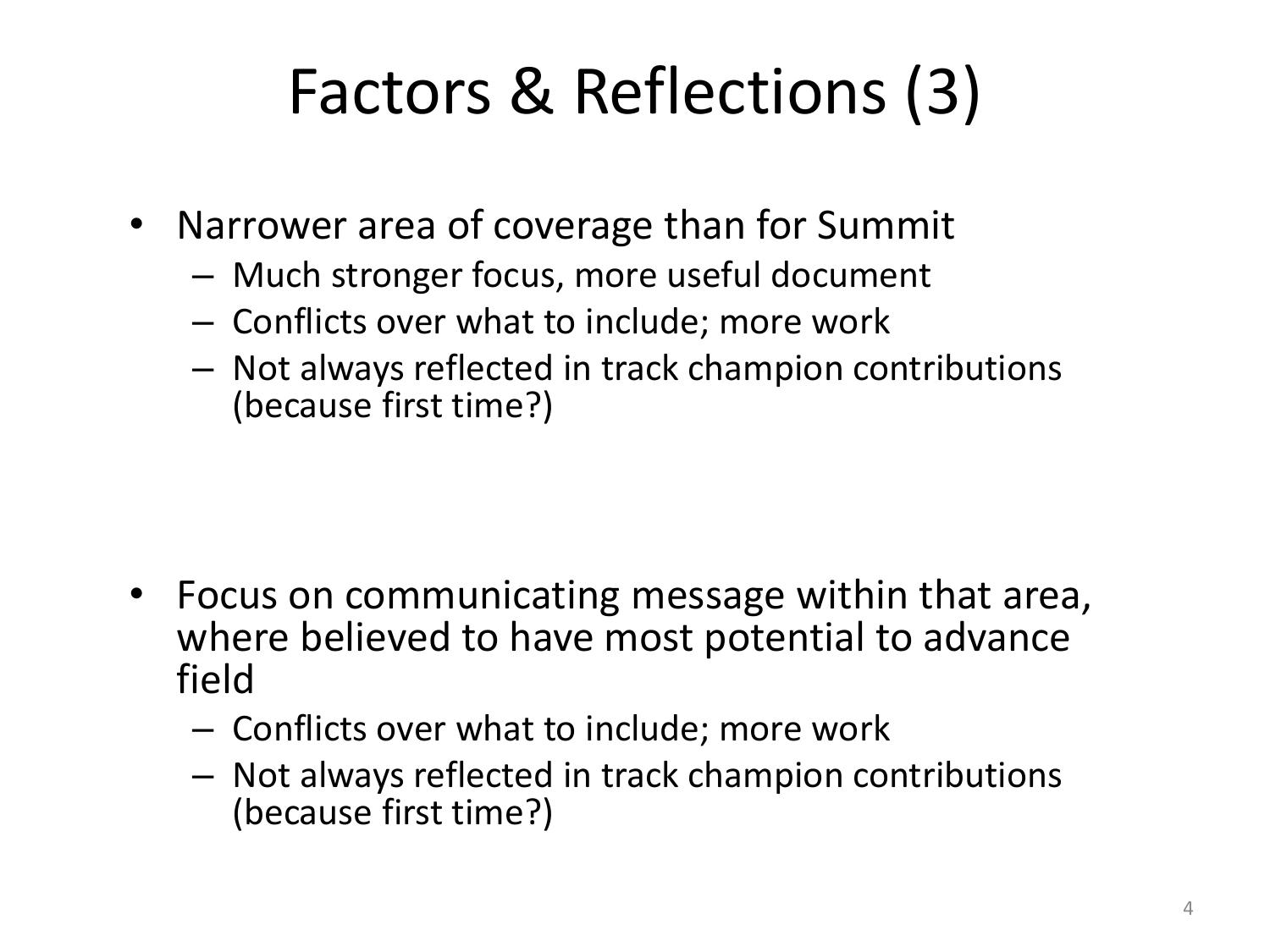## Factors & Reflections (4)

- Excluded summary of summit happenings, to strengthen message
	- More useful document
	- Mixed consequences for level of effort
		- Eliminated assembly of summary of events
		- Replaced with harder work to generate focused, readable document with clear and relevant message
- Excluded temptation to treat as research paper
	- Better document; more true to content of summit
- Use of Google Docs for draft review: double-edged
	- Commenting easier; more comments received
	- Suggestions not easier; far fewer constructive suggestions received than comments